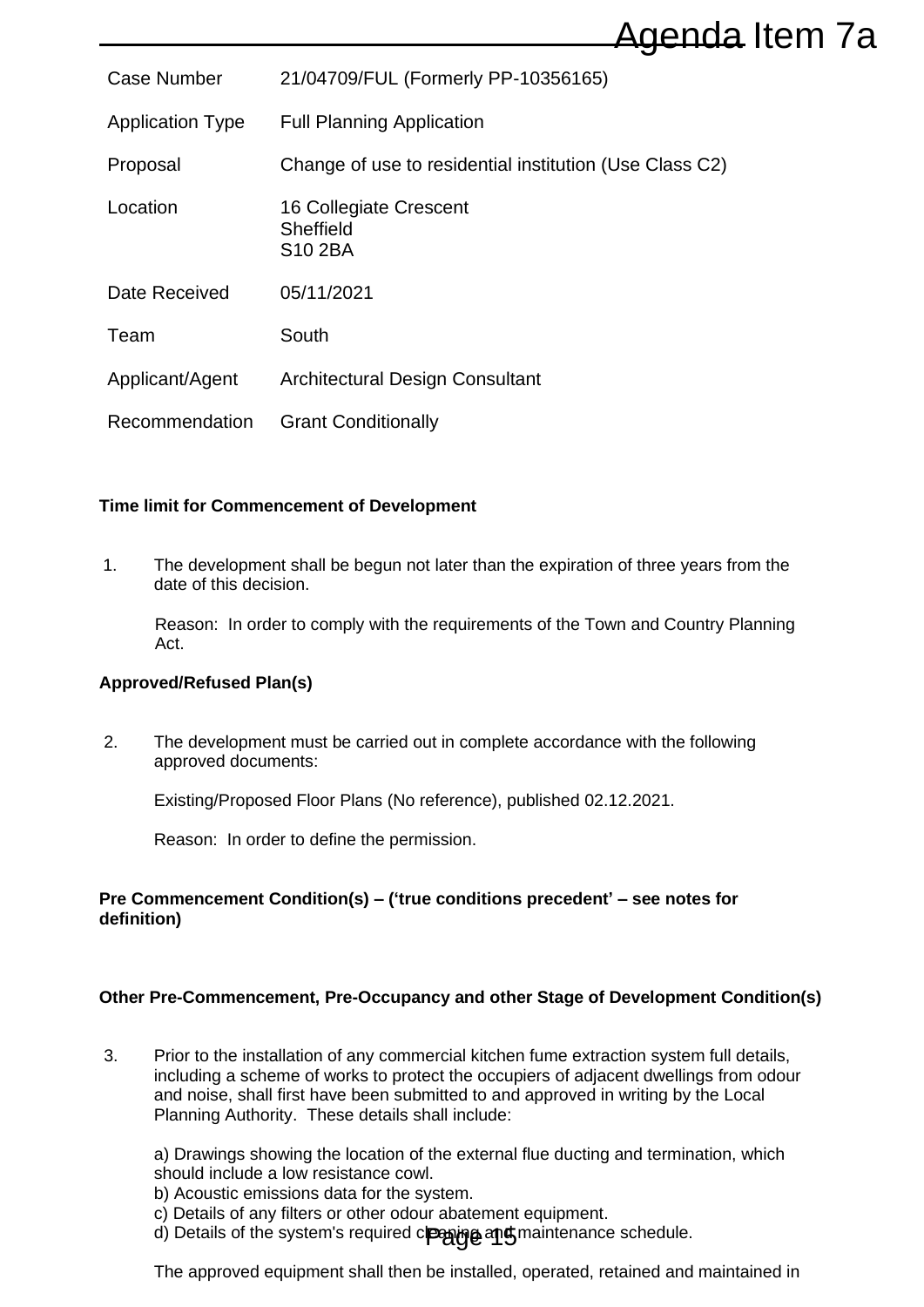accordance with the approved details.

Reason: In the interests of the amenities of the locality and occupiers of adjoining property.

4. No externally mounted plant or equipment for heating, cooling or ventilation purposes, nor grilles, ducts, vents for similar internal equipment, shall be fitted to the building unless full details thereof, including acoustic emissions data, have first been submitted to and approved in writing by the Local Planning Authority. Once installed such plant or equipment shall not be altered.

Reason: In the interests of the amenities of the locality and occupiers of adjoining property.

#### **Other Compliance Conditions**

5. Commercial deliveries to and collections from the building shall be carried out only between the hours of 0700 to 1900 Mondays to Saturdays.

Reason: In the interests of the amenities of the locality and occupiers of adjoining property.

Attention is Drawn to the Following Directives:

- 1. The Local Planning Authority has dealt with the planning application in a positive and proactive manner and sought solutions to problems where necessary in accordance with the requirements of the National Planning Policy Framework.
- 2. The applicant is advised that any plant and equipment should be designed to ensure that the total LAr plant noise rating level (i.e. total plant noise LAeq plus any character correction for tonality, impulsive noise, etc.) does not exceed the LA90 background sound level at any time when measured at positions on the site boundary adjacent to any noise sensitive use.
- 3. With the site being located in the Broomhall Conservation Area, the applicant is hereby advised that any increase in parking provision should be carefully considered, may require planning permission, and should not be situated at the front of the building, as this would be considered to have a detrimental impact on the character of the site and its contribution to the special character of the Conservation Area. The applicant should therefore contact this office before carrying out such works.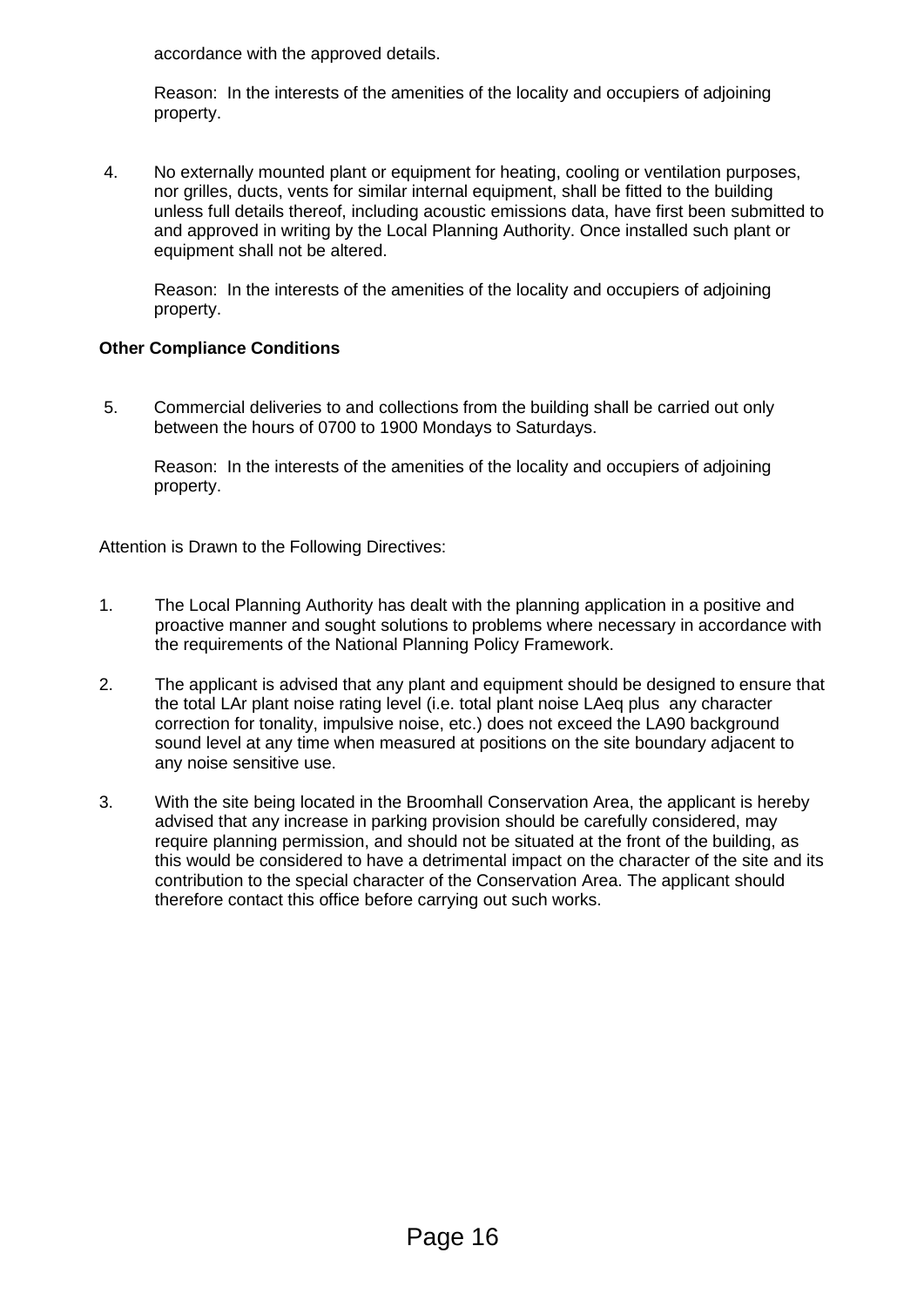# Site Location



© Crown copyright and database rights 2016 Ordnance Survey 10018816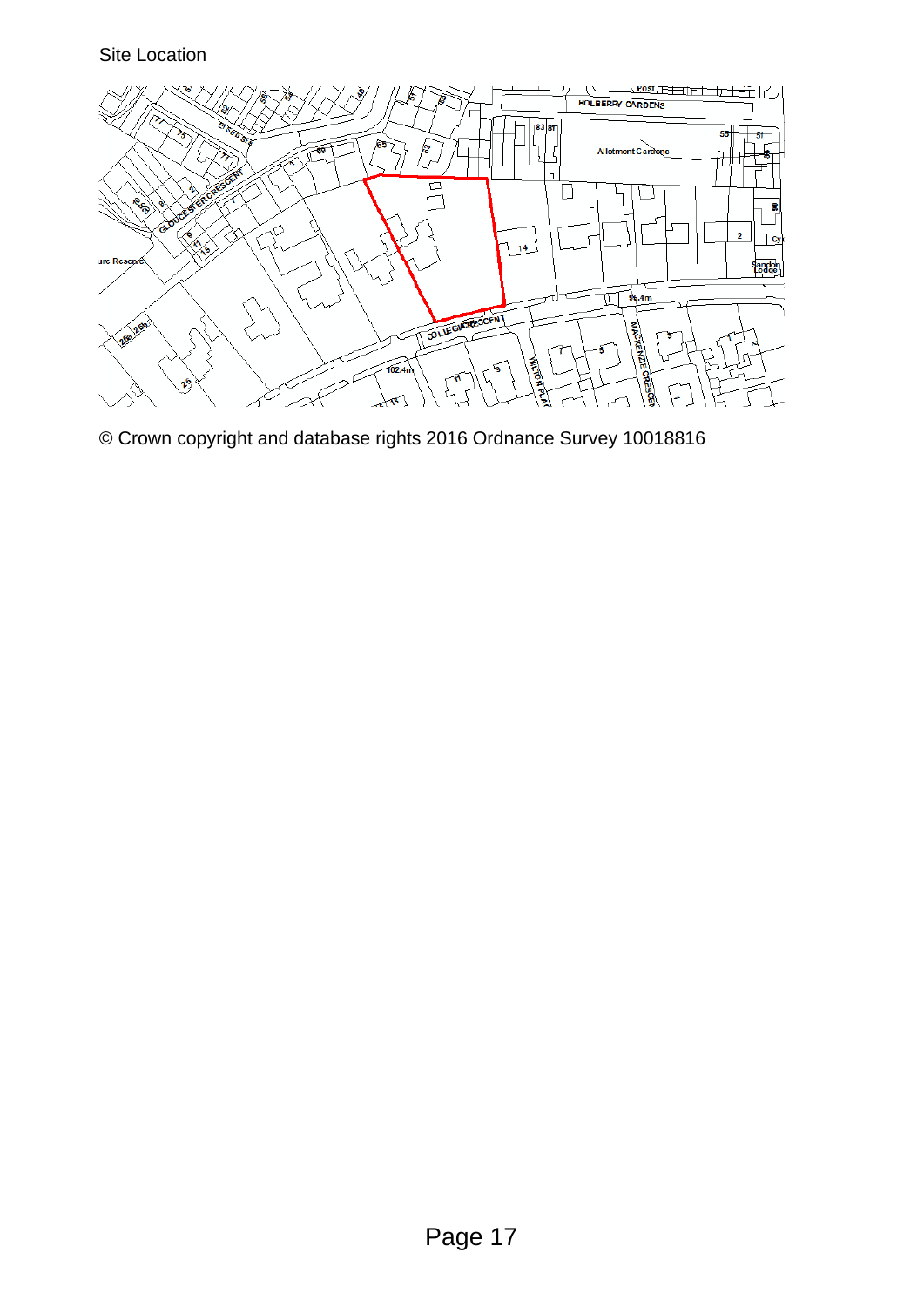# LOCATION AND SITE CONTEXT

This application relates to a detached Victorian villa-style building in current use as a dwellinghouse (Use Class C3). The application site is located on the northern side of Collegiate crescent, where its immediate neighbours are dwellings of a similar size and character, and it is situated within the Broomhall Conservation Area, and within the 'Nether Edge and Broomhall Housing Area' as defined by Sheffield's Unitary Development Plan (UDP).

No. 16 Collegiate Crescent is a large property set over two/three storeys with habitable rooms in the roof space. The building itself is set well back from the highway beyond a large lawned front garden, part of the curtilage of the dwelling. A stone wall topped with a hedgerow forms the front boundary of the site, which is also denoted by several mature trees. Access is via a driveway from the south-eastern corner of the site, which opens out to an area of hard standing at the eastern side of the property, and at the rear. Some of the hard standing to the side of the dwelling is allocated for car parking. The rear-most portion of the site beyond the rear of the building is in use as a garden area. Within the site boundary, the dwelling itself is situated tight to the western side, along the shared boundary with no. 18. The original dwelling has pitched roofs, gable features, bay windows and tall chimneys, and is faced in coursed stone with slate roof tiles. At the rear is a more modern two-storey extension with a flat roof. As the property is set quite far back from the highway and screened by mature vegetation, the original dwelling is somewhat screened from the highway, whilst the more modern rear extension is even less visible, offering a good degree of seclusion in what is an otherwise suburban residential setting.

# **PROPOSAL**

The application proposes to change the use of no. 16 Collegiate Crescent from a dwellinghouse (Use Class C3) to a residential institution, falling under the remit of Use Class C2. As the application has progressed, more information has been provided about the type of residential institution which is proposed by the applicants: a residential care setting for young adults with autism and learning disabilities. There are no proposed alterations or extensions to either the internal spaces of the building or any of the external areas of the site. Therefore, the planning assessment to follow will focus solely on the proposed change of use.

# RELEVANT PLANNING HISTORY

The majority of the planning history available for this site relates to consent for the pruning or removal of trees. There have been two other permissions of note:

- Reference: 78/01529/FUL Extensions to form 3 study bedrooms Granted Conditionally: 11.10.1978.
- Reference: 84/01182/FUL Erection of a building to be used for the purpose of a warden's bungalow – Granted Conditionally: 12.09.1984.

# SUMMARY OF REPRESENTATIONS

Following initial neighbour consultation by letter on 3<sup>rd</sup> December 2021 and wider notification via a site notice, sixteen objections were received, with some addresses having commented more than once. Neighbours and interested parties were again notified by letter that further detail on the proposed use had been received from the applicants on 16<sup>th</sup> March. Subsequently, an additional eight objections have been received.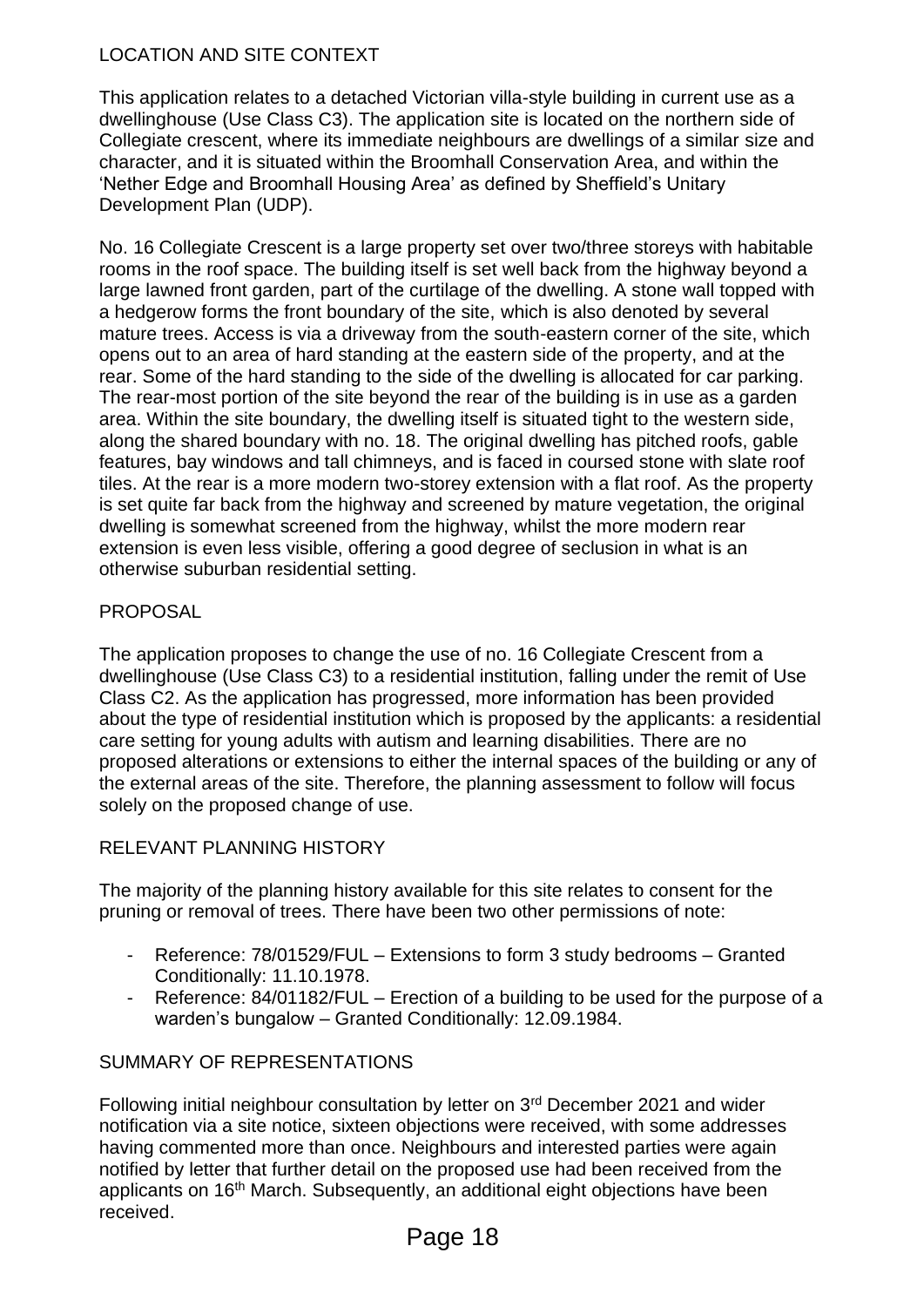One letter of support was received from the Commissioning Manager at Sheffield City Council, highlighting that although the applicants would be developing at their own risk, there is an identified need for this type of accommodation – for people with learning disabilities and autistic people – within the S10 area where they can take advantage of easy access to parks and other local amenities, as well as good public transport links.

A significant proportion of the objections received related to a perceived lack of information, clarity and details about the proposed use of the site, such as the type of residential care service that the applicants intend to provide. Officers considered that minimum levels of information had been met, but in response to comments discussed neighbours' concerns with the applicants and subsequently received statements giving greater detail on the proposed service at this address, which were made publicly available.

The concerns raised relating to planning matters are summarised below:

- Residents of the area have long wanted and campaigned for greater residential uses, not commercial or institutional uses.
- Neighbouring properties to the site include an office (no. 12), a HMO (no. 14) and a care home (no. 20). Number 18 is a family house. Allowing this proposal would reinforce the non-residential character of this part of Collegiate Crescent.
- This proposal will erode and undermine the residential character of the Broomhall Conservation Area.
- Concerns that the proposal could increase parking and traffic issues/pressure on Collegiate Crescent, and would necessitate more car parking on site, and deliveries to the site, which would be considered inappropriate.
- The comings and goings of staff would be detrimental to neighbouring amenity.
- Potential for impact on a nearby badger set, a protected species.
- Institutional use leads to a loss of a sense of community and of immediate neighbours.
- Approving this application will allow for further inappropriate development.
- Some uses within the proposed use class (C2) are suitable here, but others are not, and so inappropriate future development must be prevented.
- If the Council is satisfied that the proposal is appropriate, it is requested that the permission is made personal to the applicant to ensure that another operator does not occupy the property in the future for a different use within the C2 class without first seeking planning permission.
- The loss of another family residence would mean existing young families in this part of Collegiate Crescent would feel further distanced from a local community and neighbours.
- It is estimated that the number of employees at sites in this part of Collegiate Crescent could out-number existing residents if this change of use goes ahead.
- One representation raised issues with the applicants' handling of previous planning applications for another site on Ryegate Road and the impacts of this site (now in use as a C2 residential institution) on parking there.
- A representation detailed recent incidences of anti-social behaviour at an unconnected property on Collegiate Crescent.

Most of these concerns will be addressed within the planning assessment below. Those that cannot be addressed within the main assessment will be responded to under a separate section.

Some comments received related to matters that cannot be taken as material planning considerations in the assessment of this planning application, such as:

- There has been no effective con**spl<del>ygi</del>gn por**h adjacent properties.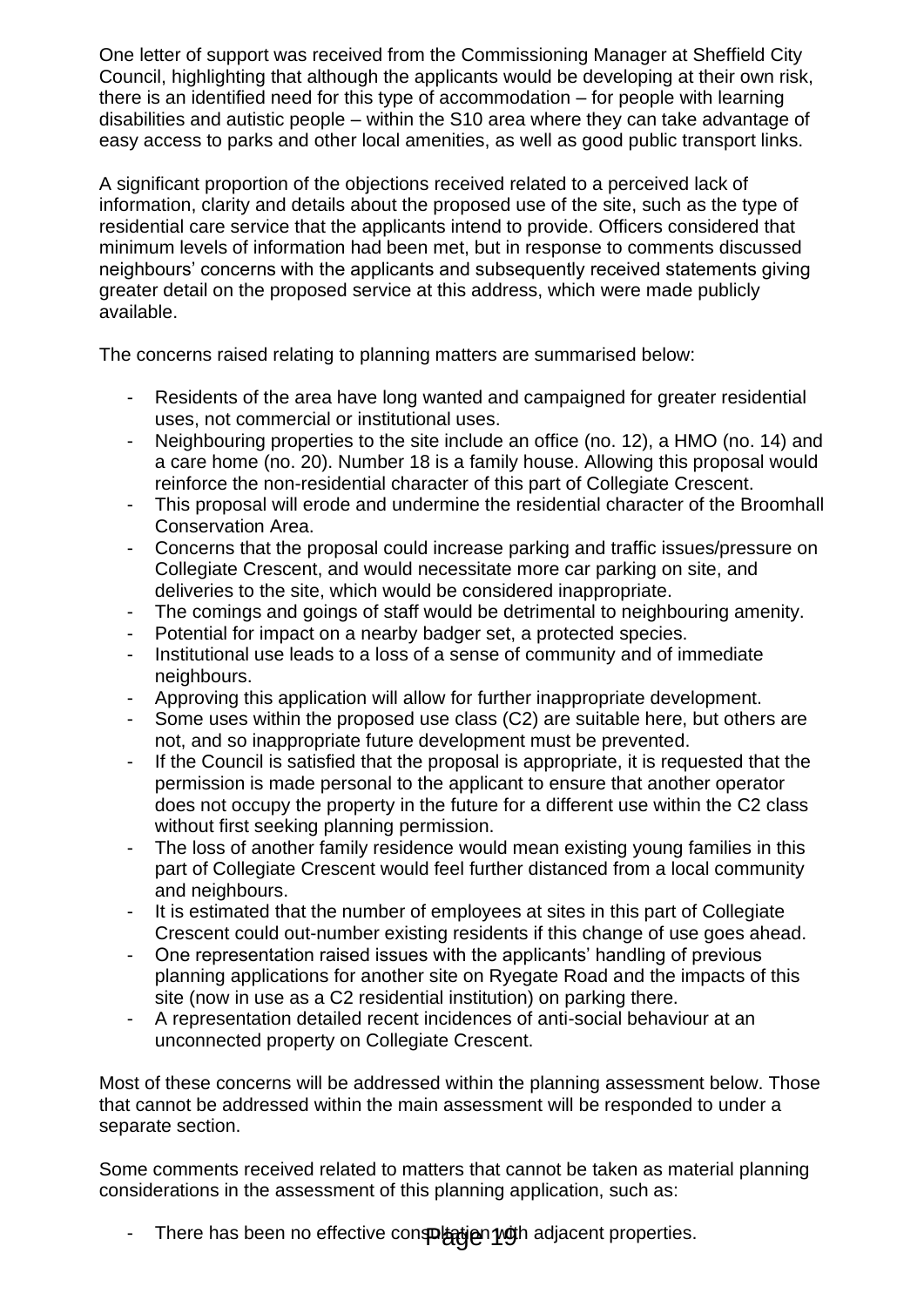- Whether it could impact upon existing traffic speeding issues on Collegiate Crescent.
- Complaints about the extent of neighbour consultation by letter and why certain addresses did not receive notification, and that the deadline for responses was within a bank holiday period between Christmas and New Year.
- If a change of use were granted, based on the proposed 15 bedrooms, would this level of occupancy be safe, i.e., would there be adequate means of escape, as no alterations are proposed.
- Concerns about safety, crime and anti-social behaviour arising from the proposed use class.
- Suggestions that the Broomhall Conservation Area appraisal is in need of review.
- A request for confirmation that the applicant has undertaken exhaustive searches to identify other suitable properties with reasons given for why they are not suitable, and also to identify why this building has been chosen, when there are empty social housing units nearby.
- The applicants' supporting statement says they run residences for up to eight people, but this property has fifteen bedrooms – are they qualified to run the proposed service?
- One comment suggests that officers should not have encouraged the applicants to improve the submission and should not be proceeding without impact assessments.

# PLANNING ASSESSMENT

# Policy context

Section 38(6) of the Planning and Compulsory Purchase Act 2004 and section 70(2) of the Town and Country Planning Act 1990 require that planning applications are determined in accordance with the development plan unless material considerations indicate otherwise. Sheffield City Council's development plan is comprised of the Core Strategy (adopted 2009) and the saved policies of the Unitary Development Plan (adopted 1998). The National Planning Policy Framework (the NPPF, revised July 2021) is also a material consideration.

Paragraph 213 of the NPPF states that existing policies in a development plan should not be considered out-of-date simply because they were adopted or made prior to the publication of the NPPF and that due weight should be given to existing policies in a development plan, according to their degree of consistency with the NPPF.

It is considered that the main issues relevant to this application are:

- The principle of the development land use policy;
- Highway matters; and
- Residential amenity.

# Land Use Considerations

The NPPF makes a presumption in favour of sustainable development at paragraph 11 and confirms the role of the planning system in contributing to the achievement of overarching social, economic, and environmental objectives. The application site is situated within a residential area as defined in the UDP, as well as being in the Broomhall Conservation Area. The most relevant local planning policies to be considered in relation to the application are UDP policies: H8 ("Housing for People in Need of Care"), H11 ("Development in Housing Areas in Nether Edge and Broomhall") and H14 ("Conditions on Development in Housing Areas"). Policy H11 outlines the uses that are acceptable in the Nether Edg**PargeB@0**mhall housing areas, whilst policy H14 lists the various conditions for development in such areas. Policy H8 relates to housing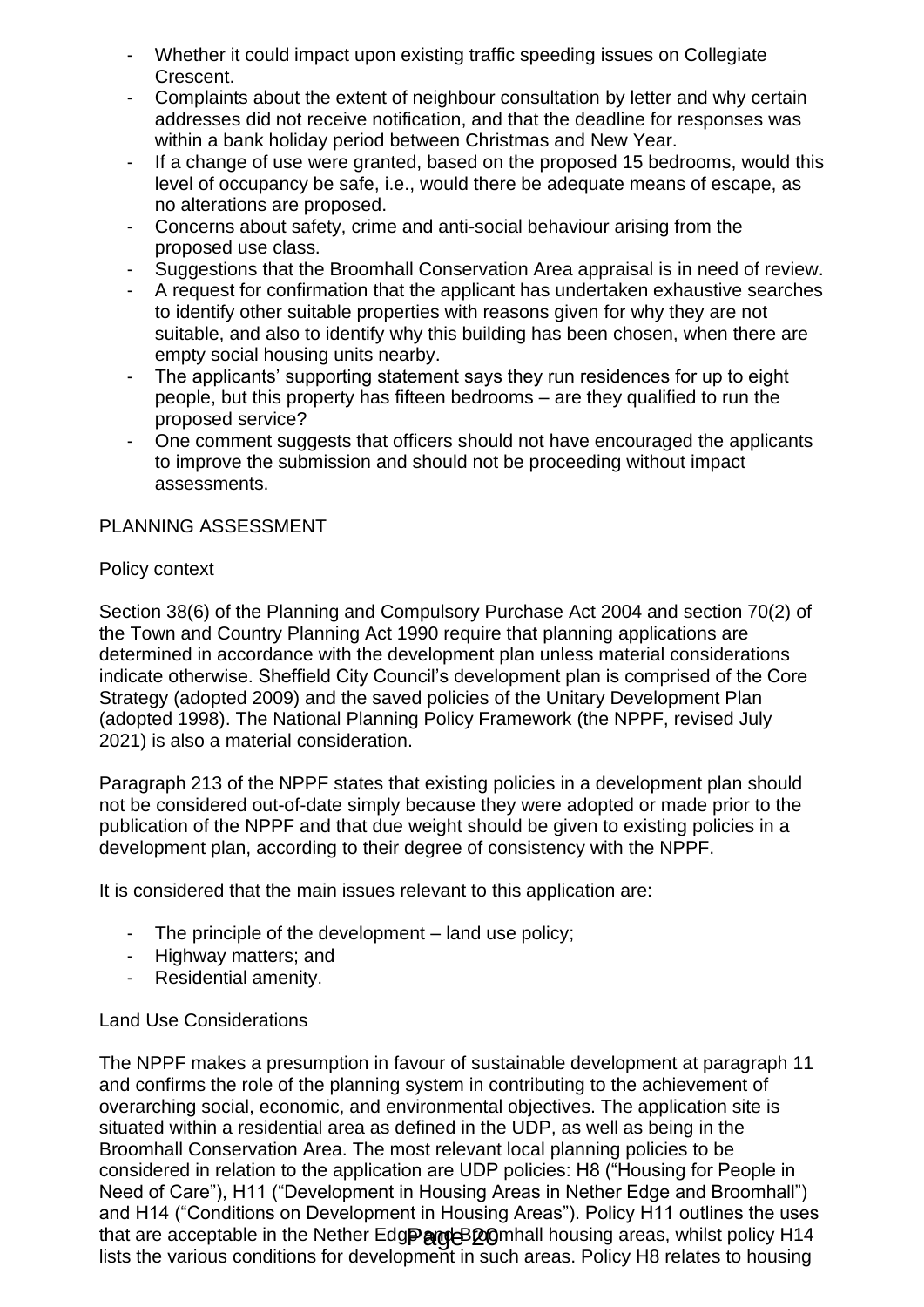for people in need of care and outlines the factors that would make proposals for such housing acceptable.

These three policies are considered to align with the NPPF. As a result, policies H11 and H14 can be afforded significant weight. Meanwhile, policy H8 can be afforded only moderate weight, due to it seeking to locate housing for people in need of care within easy reach of a shopping centre and public transport, rather than more widely, although its aims do broadly align with the NPPF's aim to bring forward greater quantities of housing to meet a range of needs.

Policy H11 - Development in Housing Areas in Nether Edge and Broomhall – states that housing (C3) uses are preferred within these areas, but residential institutions (C2 uses) can be acceptable provided they comply with the requirements of policy H14. This is consistent with NPPF paragraph 60 which recognises the importance of addressing the needs of groups with specific housing requirements.

Policy H14 says that non-housing uses (uses not within class C3) must occupy only a small area and not lead to a concentration of uses that would threaten the residential character of a housing area. They must be on a scale consistent with the residential character of the area; meet primarily local needs or occupy an existing building set in its own grounds. In this case the application relates to a single dwelling to which no internal or external alterations or extensions are proposed. Therefore, the scale of the proposed use is expected to be similar in scale as it could be in its present use class.

Officers' inspection of the immediate vicinity of the site demonstrates that over 50% of units would remain in residential use if this application was granted permission. This, therefore, does not represent an over-concentration of non-residential (C3) uses and it not considered that the proposal would threaten the residential character of the area. As such, it would be in line with UDP policy H14.

Some public comments have alluded to the inappropriateness of commercial uses on Collegiate Crescent, and so it is worth stressing that institutions within use class C2 are fundamentally not commercial enterprises. Other comments made clear an opposition to services within use class C2 that are perceived to carry more risk to nearby property owners, such as residences for those recovering from substance misuse or for exoffenders, with the implication that such services generate crime, anti-social behaviour and weaken community cohesion. By definition, all uses within class C2 are still 'residential', although of course the type of residence differs from C3 dwellinghouses.

C2 residential institutions provide vital accommodation and support for potentially vulnerable and often disadvantaged groups of people within our society and local communities. To assume that occupants (and staff) of any proposed residential institution would not wish to integrate into their local neighbourhood and community is dangerous and concerning. As such, they cannot be considered separate to, and detracting from, a residential community, and for officers to take such an approach within the planning process, based on assumptions of risk, would be discriminatory and prejudiced.

It has also been asserted in public comments that some other properties in the vicinity of the application site are already in uses other than C3 dwellinghouses, and to approve this change would lead to a further concentration of inappropriate uses that should be halted, before a perceived tipping point is reached with consequences for residents. UDP Policy H11 makes clear that C2 residential institutions are not incompatible with housing areas but warns against a concentration of other such uses. Whilst it is acknowledged that Collegiate Crescent as existing hosts planning units in other use classes, the majority of sites remain in C3<sub>46</sub> The proposal under consideration would not demonstrably tip the balance away from housing use, but would provide wider public Page 21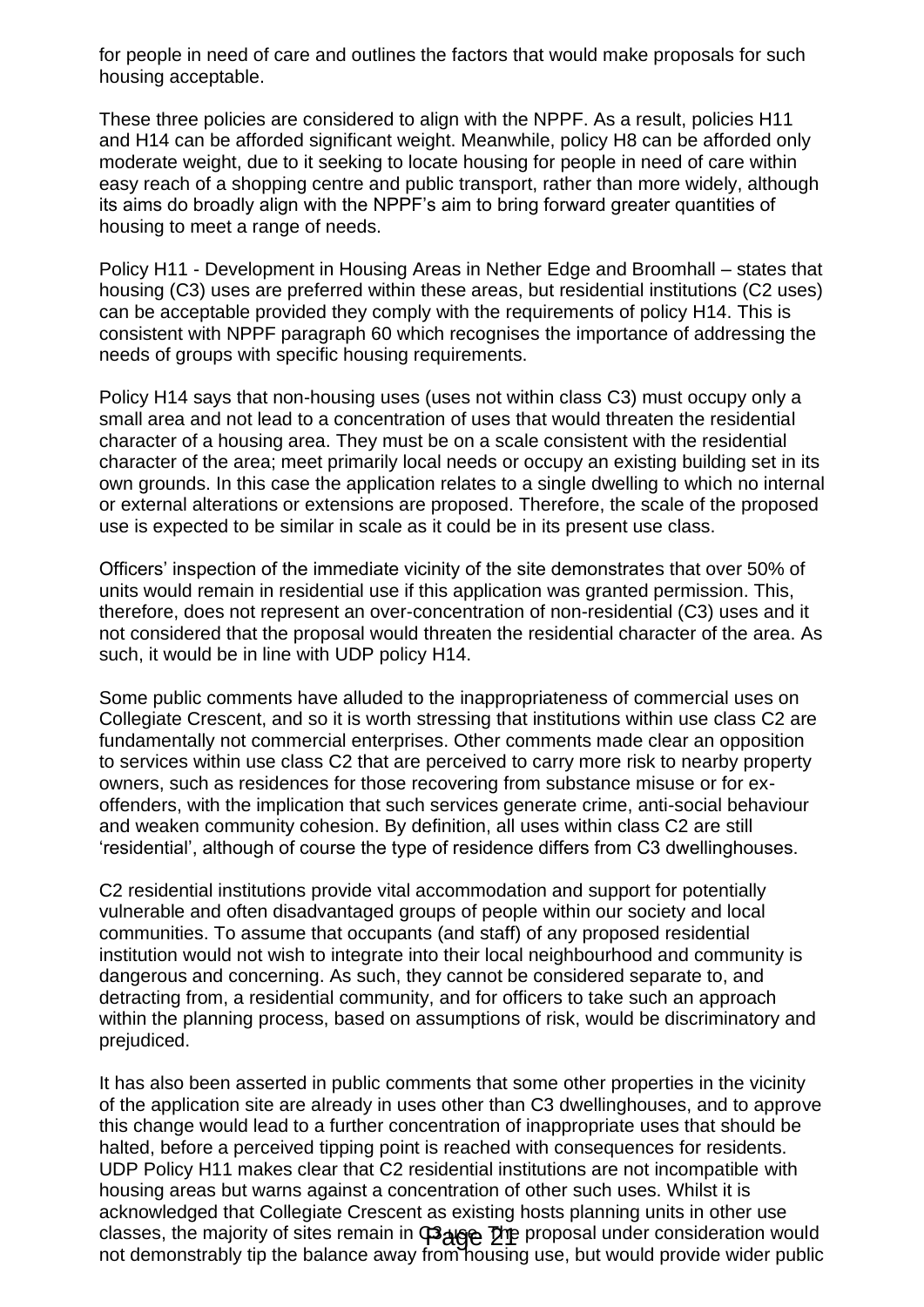benefits in terms of meeting a specific group's housing needs. Each planning application is considered on its own merits, and so if this application were to be granted permission, it would not be considered to set a precedent for other changes of use in this locality.

Due to the supported nature of the accommodation as proposed, there is likely to be a small increase in visitors to the site – the applicants anticipate three or four visitors per week for a service of this size, from residents' family members, for example. Again, as the proposal is for a residence that involves elements of care, the applicants also expect there would be five or six staff on site per day, and one member of 'waking night staff' each night. In such a large property with extensive grounds, the addition of this number of staff and occasional visitors could not be considered to significantly alter the character of the use from C3 residential.

Policy H8 – 'Housing for people in need of care' – includes that which is purpose-built or conversions exclusively for specific groups of people, consisting of grouped self-contained accommodation or a shared house with resident or visiting caring support. The latter part of this definition is considered to apply to this proposal. The intention of the policy is to ensure that residents have a good quality environment. It states that supportive accommodation will be permitted provided it would:

- Be within easy reach of a shopping centre and public transport; and
- Be suitable for people with disabilities:
- Provide a reasonable and attractive area of accessible private open space or be immediately next to an area of public open space; and
- Not involve extensions which would remove essential open space.

In this case the site is approximately 500 metres from the Local Shopping Centre on Broomhall Street, and a similar distance away from bus routes and other local facilities on Ecclesall Road. The house has at least five bedrooms located on the ground floor meaning there is scope to accommodate people with certain physical disabilities for whom the upper floors would be unsuitable.

The property has substantial private open space, both at the front and rear, with the front garden area remaining relatively private due to the mature trees and vegetation around the front boundary of the site and the highway. The proposals do not include any extensions that would remove essential open space. Therefore, the proposal complies with all elements of policy H8.

No alterations are proposed to the exterior of the building, and accordingly, the change of use would ensure that the residential character of the area is preserved. It is not considered that the proposal would lead to a concentration of uses that would threaten the residential character of the locality. Therefore, there is no objection in principle to the development in land use policy terms.

## Amenity, Noise and Pollution Considerations

Policy H14 states, amongst other things, that any proposal should not be harmful to the amenities of current and/or future occupants of the site and the wider area.

UDP Policy H14 outlines that for non-housing uses (i.e., uses falling outside of the C3 use class) change of use will be permitted provided that it would not lead to air pollution, noise, smell, excessive traffic levels or other nuisance or risk to health and safety for people living nearby. It further states that sites should not be over-developed or deprive residents of light, privacy, or security. This is consistent with NPPF paragraph 185 which states that developments shoul**p age into account the likely effects (including** cumulative effects) of pollution on health, living conditions and the natural environment.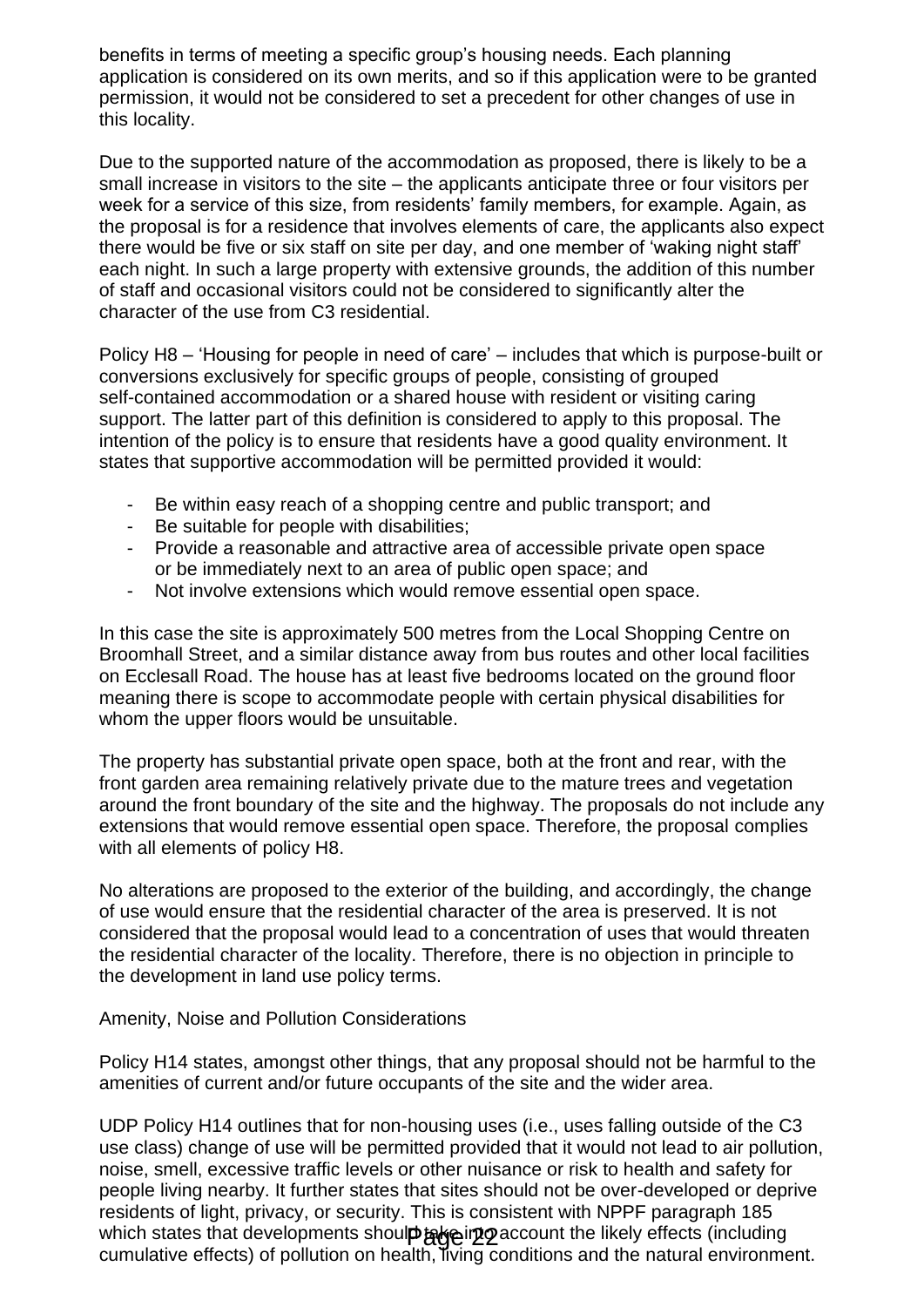The applicants have implied through the submitted floor plans that no internal alterations or changes to the layout of rooms are proposed. However, alterations could be made in the future without the requirement for planning permission. As has been noted in comments, following a grant of permission for a change of use to class C2, there are a variety of types of residential care setting that could be implemented without the need for further planning permission. As a result, officers from the Environmental Protection service highlighted that for uses within class C2 there could be a need for larger-scale kitchen facilities, and that a property of this size could accommodate such an increase in kitchen activity, which may lead to a need for external plant, such as fume extraction systems, that can then cause noise and odour impacts for neighbours if not installed to certain specifications.

The neighbouring property at no. 18 Collegiate Crescent is in close proximity, and so although no such cooking requirements have been stated within the application, it is considered appropriate to control the potential need for such equipment in the future through conditions to be attached to any forthcoming planning permission. These conditions would require the prior approval of the full details of any external plant, whether for ventilation or fume extraction systems, in respect of the size, position, acoustic and odour emissions.

In association with the odour and plant noise impacts that a large-scale kitchen can bring, frequent deliveries and collections may also impact upon the amenity of neighbours, particularly regarding noise levels. Therefore, to follow on from the conditions mentioned above, a condition is also recommended to limit the hours of servicing (for deliveries of food, collections of waste, etc.) to prevent noise disturbance to neighbouring properties at unsociable hours.

Some representations received relate to a fear that the change of use will lead to an increase in anti-social behaviour and perhaps crime. Recent events involving anti-social behaviour at and around another site on Collegiate Crescent have been brought to officers' attention. It is acknowledged that these events are disruptive for residents and impact upon the high standards of amenity this area can offer. However, the incidences took place at a site which is unconnected to the site of the planning application in question, and which is unconnected to these proposals in terms of the nature of the use of the property. Therefore, it would be inappropriate to allow these events to prejudice the outcome of this application.

#### Highways Considerations

UDP policy H14 states that a change of use can be permitted provided that it would provide safe access to the highway network and appropriate off-street parking and not endanger pedestrians. The primary consideration in this regard is to judge how different the traffic and parking generated by the proposed use will be from that of the existing authorised use as a C3 dwellinghouse, and whether this will have any significant safety or amenity impacts for neighbours.

The application site is located within a residential area dominated by similar house types, with the vast majority benefiting from off-street car parking provision. The site includes a generous area of hardstanding at the eastern and southern sides of the property, not all of which is currently in use for parking but at present it is estimated that there is provision for at least six vehicles. It is also estimated that with some reorganisation, if necessary, a small number of additional parking spaces could be accommodated, to provide for the numbers of staff anticipated on site at any one time, as well as occasional visitors. With the site being located in the Broomhall Conservation Area, the applicant is hereby advised th**at any implemental control provision should be** any increase in parking that the control of the control of the control of the control of the control of the control of the control of carefully considered, may require planning permission, and should not be situated at the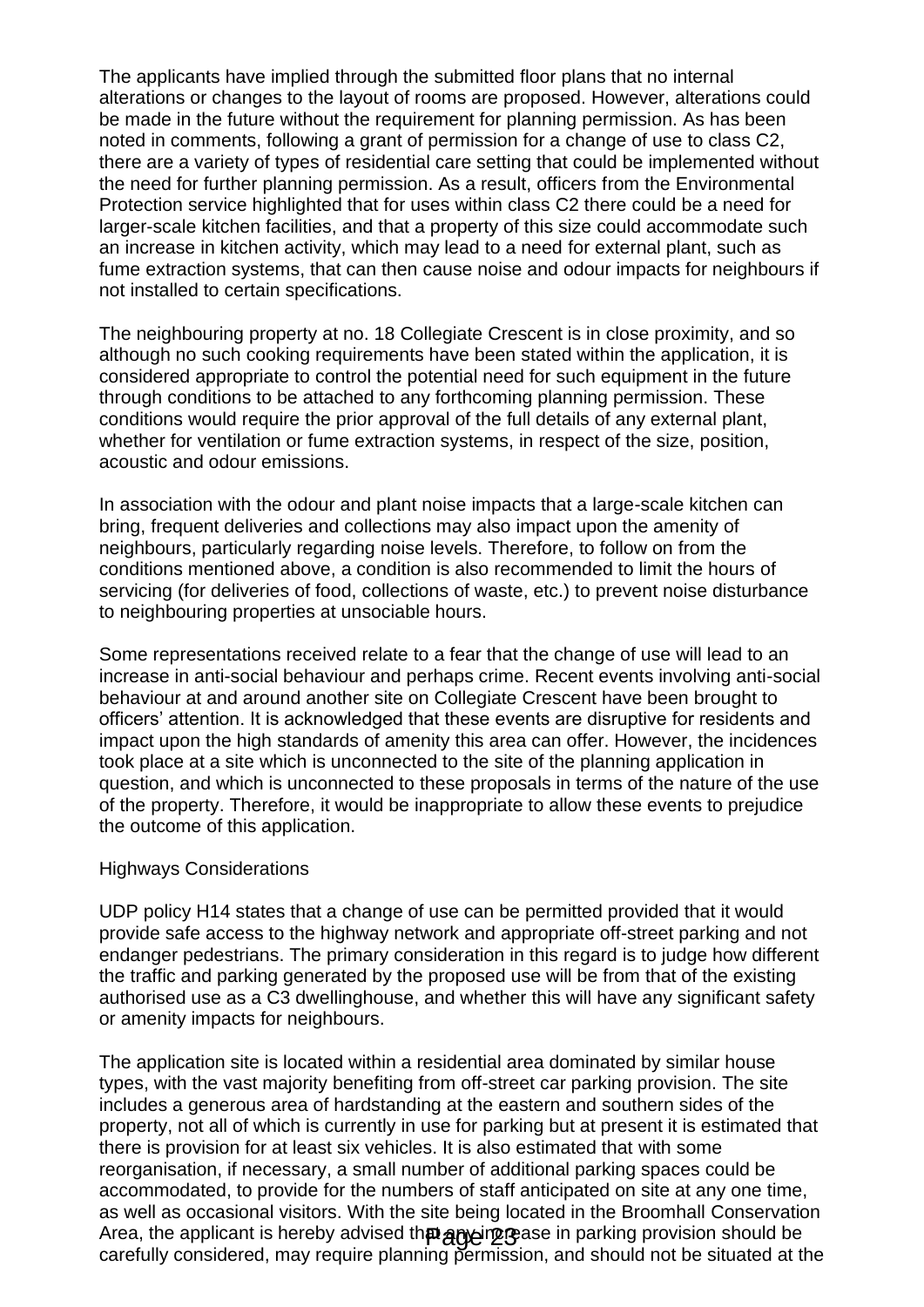front of the building, as this would be considered to have a detrimental impact on the character of the site and its contribution to the special character of the Conservation Area.

Given the generous curtilage of this property and the existing parking it incorporates, it is not considered that the change of use will add to pressures for on-street parking on Collegiate Crescent. From the information provided in relation to the type of use and the structuring of staff presence on site, as well as anticipated visitors, it is not considered that there will be a significant intensification of use or of vehicle movements to and from the site. Therefore, highways impacts are extremely limited and considered acceptable.

### Conservation Area Considerations

UDP Policy BE16 states that in Conservation Areas permission will only be given for proposals which contain sufficient information to enable their impact on the Area to be judged acceptable and which would preserve or enhance the character or appearance of the Conservation Area. Paragraphs 199 to 202 of the NPPF seek to protect and enhance conservation areas, therefore it is considered that policy BE16 is in accordance with the NPPF and can be offered substantial weight.

Acknowledging that the Broomhall Conservation Area is predominantly residential in character, it is important that any proposed change of use preserves this character in light of both local and national policy. As no external alterations or extensions are proposed, and the new use would remain of a broadly residential nature, it is not considered that the proposed change of use would have a significant impact on the overall character of the Broomhall Conservation Area, and so it is considered acceptable from this perspective.

## RESPONSE TO REPRESENTATIONS

It is considered that most of the material planning matters raised in comments have been responded to in the planning assessment above. Other matters that have not yet been addressed are returned to here.

## **Conditions**

It has been suggested that if planning permission is forthcoming, it should be limited by condition to the current applicant. Such a condition would not be considered necessary given the policy assessments above, nor would it be proportionate to the grouping of use classes as laid out in national legislation.

#### Protected species

As has been shown above, the proposed change of use would not result in a significant increase in the intensity of use of the site, and as no extensions are proposed, it has not been necessary to consider the impact on landscape, wildlife, or any protected species at the site, such as badgers, which neighbours have seen around the site.

#### **Consultation**

For applications of this scale, Sheffield City Council's approach to neighbour consultation is to notify by letter all addresses that share a boundary with the application site, or which directly face a site across a highway. For development within a conservation area, it is SCC policy to erect a site notice in pursuit of wider notification. These steps were followed in this instance.

## Building safety

Concerns relating to means of escape for occupants of a site are dealt with by Building Regulations inspectors and are not m**pterigeptzu**ning considerations.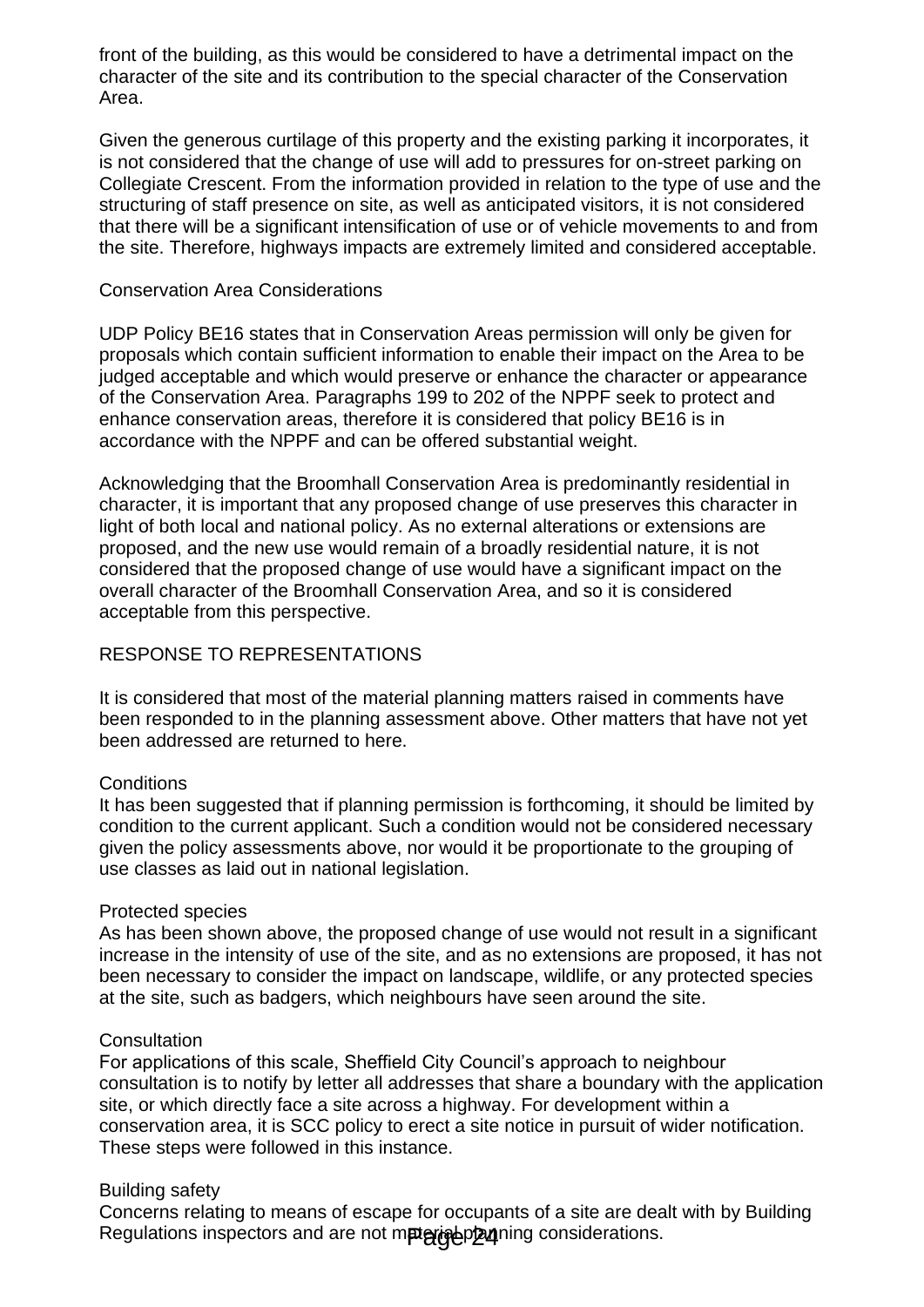# Alternative options/locations

Comments in respect of the expertise of the applicants are not relevant to a planning assessment. It would also not be appropriate for a Local Planning Authority to request confirmation that the applicant has undertaken searches to identify other suitable properties and identify why this site is chosen. Rather, officers must rely on local and national planning policy alone to determine the acceptability of a proposal of this nature.

# The quality of the application submission

It has been suggested that officers should not have encouraged the applicants to improve the submission and should not be proceeding without impacts assessments. Impact assessments are not required from the applicant for an application of this type, however, it is officers' duty to carry out assessments of impacts, as discussed in this report.

Officers encouraged the applicants to provide additional information in response to neighbours' concerns and in the interests of transparency. It is common for such requests to be made of any applicants during the planning process as issues or gaps in knowledge emerge. To not proceed on this basis would leave neighbours' questions unanswered and would also not represent proactive service or a good level of customer engagement.

# Other sites under the applicants' management

Each planning application has to be considered on its individual merits and events at another location, harmful or not, and even if under the management of the same charity behind this application, cannot be assumed to repeat themselves at the location which is under consideration now.

# SUMMARY AND RECOMMENDATION

This application is considered acceptable in principle as it is for a small residential care service which would be appropriately located within a residential area, close to local shops, services and public transport. Whilst the proposal is for a residential institution, the character of the use would be similar to that of a dwellinghouse. The key difference relates to the presence of staff at the site and possibly a small increase in the number of vehicle movements due to shift patterns and visitors. Although the size of the property, and the scale of kitchen facilities it could feasibly provide for uses that fall within the proposed C2 class could have the potential to cause additional nuisance, it is considered that such impacts can be controlled via planning conditions.

It is not considered that the proposal will give rise to significant safety or amenity concerns such that this could justify refusing planning permission, especially when taking into account the social benefits of the proposed residential care setting that would be forthcoming. There is a clear need for facilities of this type throughout the city and the proposal aligns with the NPPF requirement to meet the differing housing needs of the community. As such this benefit should be given weight in determining this application.

It is considered that the proposal complies with UDP policies H8, H11 and H14, and is also consistent with the aims of the NPPF at paragraphs 11 and 60. It is therefore recommended that planning permission is granted conditionally.